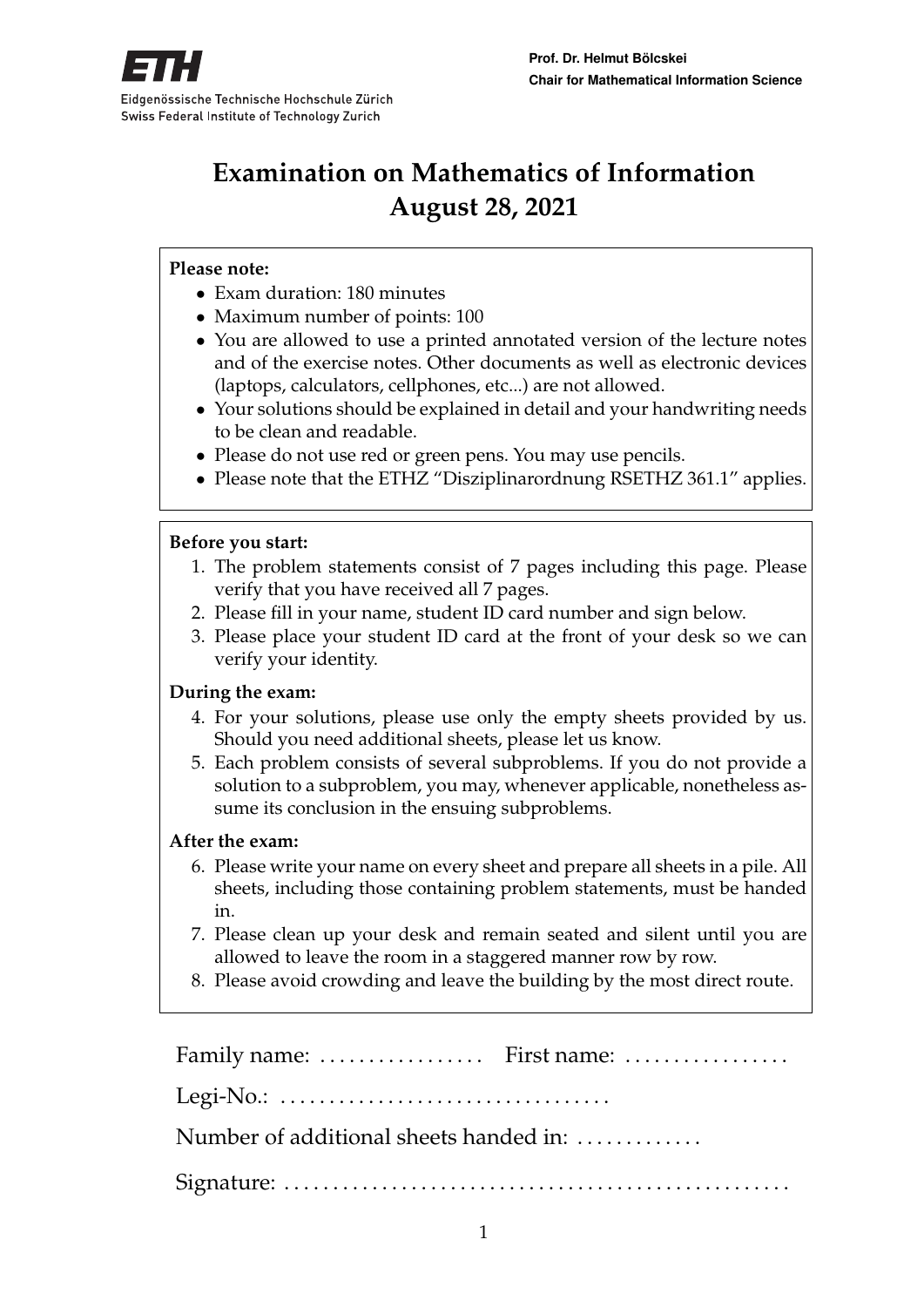# **Problem 1 (25 points)**

- (a) Let  $\{e_k\}_{k\in\mathbb{N}}$  be an orthonormal basis for the Hilbert space H. Determine for each of the following sets whether it is a frame for  $H$  or not. For sets that are a frame, determine the tightest possible frame bounds  $A, B$ , else prove that the set is not a frame.
	- (i) (2 points)

$$
\{h_k\}_{k \in \mathbb{N}} = \{(-1)^k e_k\}_{k \in \mathbb{N}} = \{-e_1, e_2, -e_3, e_4, \dots\}
$$

(ii) (4 points)

$$
\{h_k\}_{k\in\mathbb{N}} = \left\{e_1, \frac{1}{2}e_2, \frac{1}{2}e_2, \frac{1}{3}e_3, \frac{1}{3}e_3, \frac{1}{3}e_3, \frac{1}{4}e_4, \frac{1}{4}e_4, \frac{1}{4}e_4, \frac{1}{4}e_4, \dots\right\}
$$

(b) Let  $\{e_k\}_{k\in\mathbb{N}}$  be an orthonormal basis for the Hilbert space H. Define the set

$$
\{g_k\}_{k\in\mathbb{N}}=\{e_k+e_{k+1}\}_{k\in\mathbb{N}}=\{e_1+e_2,e_2+e_3,e_3+e_4,\ldots\}.
$$

- (i) (4 points) Show that the set  $\{g_k\}_{k\in\mathbb{N}}$  is complete for  $\mathcal{H}$ . *Hint:* Recall that  $||x|| < \infty$ , for all  $x \in \mathcal{H}$ .
- (ii) (7 points) Show that the set  $\{g_k\}_{k\in\mathbb{N}}$  is not a frame for  $\mathcal{H}$ . <u>*Hint: It may be helpful to consider signals of the form*  $x_q = \sum_{\ell=1}^{\infty} (-q)^{\ell-1} e_{\ell}$  *with*</u>  $q \in (0, 1)$ .
- (c) The Weyl operator  $\mathbb{W}_{m,n}^{(T,F)}: L^2(\mathbb{R}) \to L^2(\mathbb{R})$  is defined as

$$
\mathbb{W}_{m,n}^{(T,F)}: f(\cdot) \to e^{2\pi i n F \cdot \tau} f(\cdot - mT),
$$

where  $m, n \in \mathbb{N}$ , and  $T, F > 0$  are fixed time- and frequency-shift parameters, respectively.

(i) (4 points) Show that the adjoint operator of  $\mathbb{W}_{m,n}^{(T,F)}$  is given by

$$
\left(\mathbb{W}_{m,n}^{(T,F)}\right)^* = e^{-2\pi i n mTF} \mathbb{W}_{-m,-n}^{(T,F)}.
$$

(ii) (4 points) Show that  $\mathbb{W}_{m,n}^{(T,F)}$  is unitary by establishing that

$$
\mathbb{W}_{m,n}^{(T,F)}(\mathbb{W}_{m,n}^{(T,F)})^* = (\mathbb{W}_{m,n}^{(T,F)})^* \mathbb{W}_{m,n}^{(T,F)} = \mathbb{I},
$$

where I denotes the identity operator on  $L^2(\mathbb{R})$ .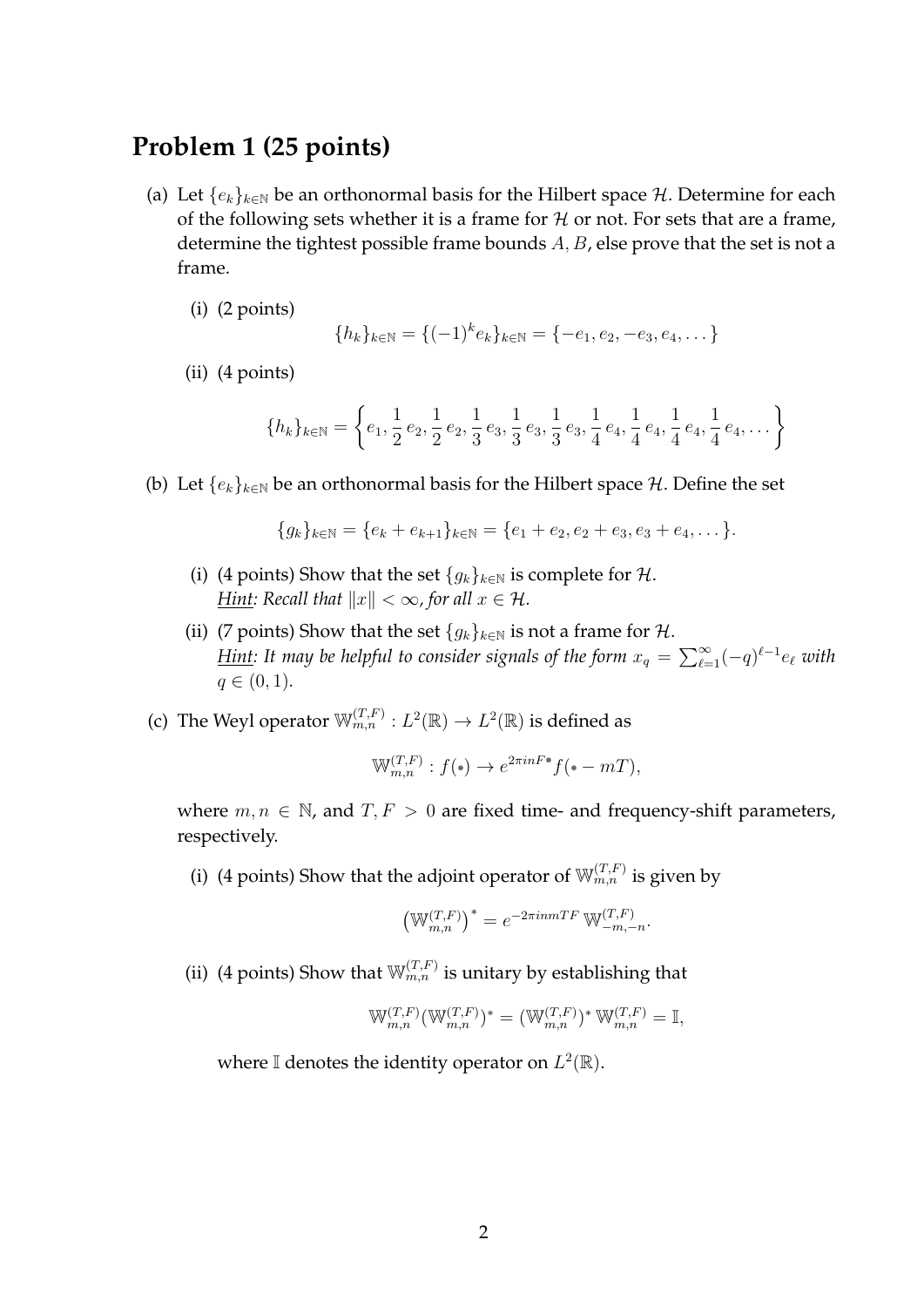# **Problem 2 (25 points)**

**Notation:** For a vector  $u \in \mathbb{C}^N$ , a matrix  $B \in \mathbb{C}^{m \times N}$ , and a set  $S \subset \{1, \ldots, N\}$ , we define  $u_S \in \mathbb{C}^{|S|}$  to be the vector obtained from u by keeping only the entries indexed by S, and similarly, we define  $B_S \in \mathbb{C}^{m \times |S|}$  to be the matrix obtained from  $B$  by keeping only the columns indexed by S. Further,  $S^c := \{1, \ldots, N\} \backslash S$  denotes the complement of the set S in  $\{1, \ldots, N\}$ .  $B<sup>H</sup>$  stands for the conjugate transpose of the matrix B and  $\mathcal{N}(B)$  refers to the null space of B (i.e.,  $\mathcal{N}(B) = \{v \in \mathbb{C}^N \mid Bv = 0\}$ ).

In compressed sensing, we are given a measurement vector  $y \in \mathbb{C}^m$  obtained according to  $y = Dx$ , where  $x \in \mathbb{C}^N$ ,  $x \neq 0$ , is the unknown (sparse) vector to be recovered and  $D \in \mathbb{C}^{m \times N}$  is the so-called measurement matrix. In class, we studied two algorithms for recovering  $x$  from the observation  $y$ , namely

$$
\underset{\hat{x}}{\arg\min} ||\hat{x}||_0 \quad \text{subject to } D\hat{x} = y \tag{P0}
$$

and

$$
\underset{\hat{x}}{\arg\min} \|\hat{x}\|_1 \quad \text{subject to } D\hat{x} = y. \tag{P1}
$$

(a) For this subproblem, we fix

$$
D := \begin{pmatrix} 1 & \frac{1}{2} & \frac{1}{2} & -\frac{4}{5} \\ 0 & \frac{1}{2} & -\frac{1}{2} & 0 \\ 0 & \frac{1}{2} & \frac{1}{2} & \frac{3}{5} \\ 0 & -\frac{1}{2} & \frac{1}{2} & 0 \end{pmatrix}, \qquad x := \begin{pmatrix} 1 \\ 1 \\ 1 \\ 0 \end{pmatrix}
$$

and hence

$$
y = Dx = \begin{pmatrix} 2 \\ 0 \\ 1 \\ 0 \end{pmatrix}.
$$

- (i) (2 points) Compute  $\mathcal{N}(D)$ .
- (ii) (1 point) Is the condition  $||x||_0 < \frac{\text{spark}(D)}{2}$  $\frac{\text{rk}(D)}{2}$  satisfied? Here,  $\text{spark}(D)$  is as in Definition 1 in the Handout.
- (iii) (2 points) Is the condition

$$
||x||_0 < \frac{1}{2} \left( 1 + \frac{1}{\mu(D)} \right),
$$

satisfied? Here,  $\mu(D)$  denotes the coherence of D as in Definition 2 in the Handout.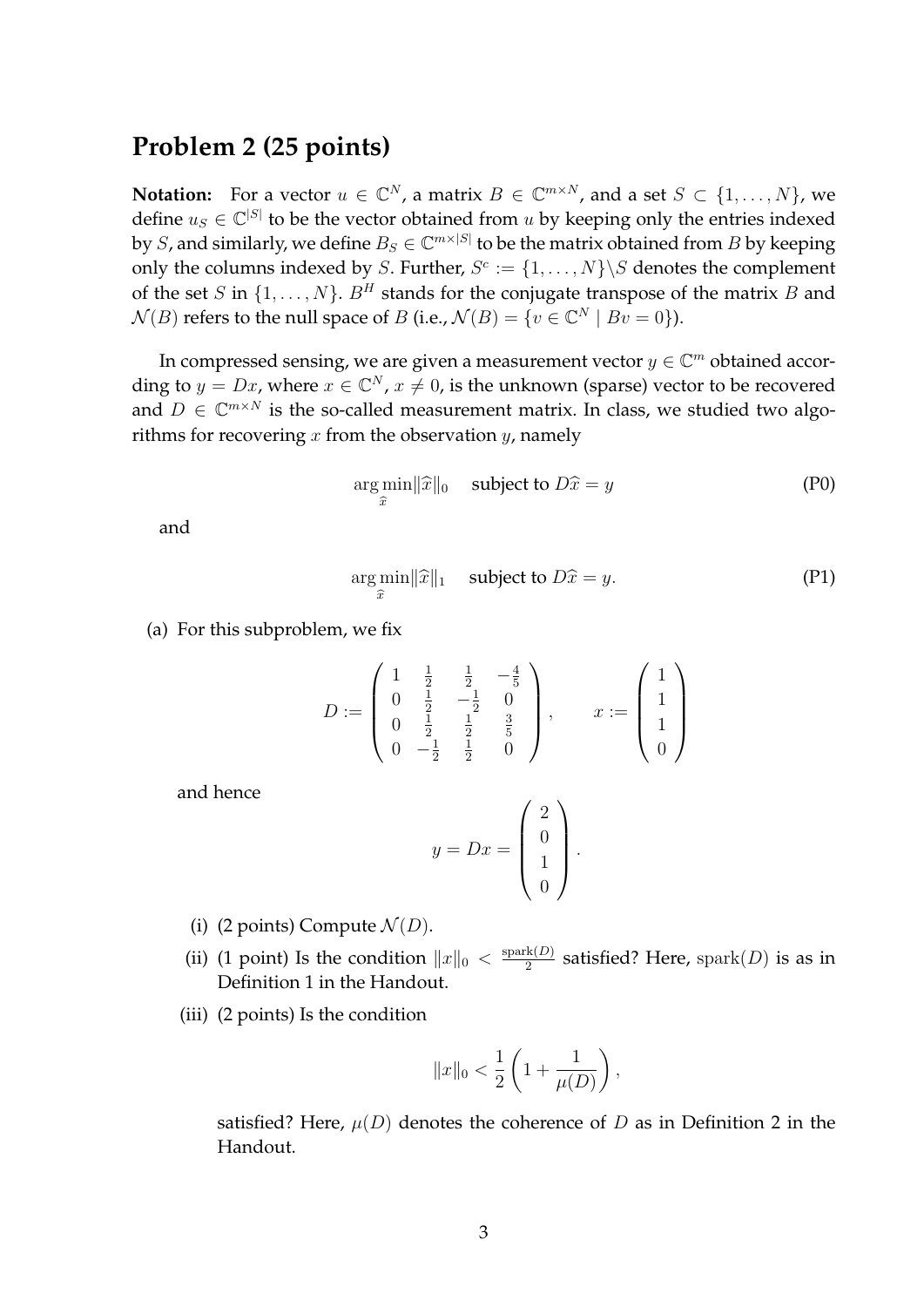(iv) (1 point) Specify the solution set for the linear system of equations  $y = D\hat{x}$ , i.e., determine

$$
\mathcal{X} := \{ \widehat{x} \mid y = D\widehat{x} \}.
$$

- (v) (2 points) Is x uniquely recovered through (P0)?
- (vi) (2 points) Is x uniquely recovered through (P1)?
- (b) In the following subproblem, we establish sufficient conditions for recovery through (P1). Specifically, these conditions are in terms of the sign pattern of the vector  $x \in \mathbb{C}^N$  to be recovered. We define the support set of  $x$  as  $S = \{i \mid x_i \neq 0\} \subset$  $\{1,\ldots,N\}$ , and let the complex sign-function sgn( $\cdot$ ) :  $\mathbb{C}^N \to \mathbb{C}^N$  be given by

$$
(\operatorname{sgn}(x))_k = \begin{cases} x_k/|x_k|, & \text{if } x_k \neq 0 \\ 0, & \text{else} \end{cases}.
$$

Throughout we assume that  $x \neq 0$ .

(i) (7 points  $+1$  point for establishing the Hint) Show that x can be recovered through (P1) if it satisfies the following sufficient condition (C1):

$$
\left|\sum_{j\in S} v_j \overline{\left(\text{sgn}(x)\right)_j}\right| < \sum_{k\in S^c} |v_k|, \qquad \text{for all } v \in \mathcal{N}(D) \setminus \{0\}. \tag{C1}
$$

*<u>Hint</u>: First show that*  $\forall u, v \in \mathbb{C}^N : |\langle u, v \rangle| \le ||u||_1 ||v||_{\infty}$ . (1 point)

(ii) (7 points) Show that x can be recovered through (P1) if it satisfies the following sufficient condition (C2):

$$
\mathcal{N}(D_S) = \{0\} \qquad \text{and there exists } h \in \mathbb{C}^m \text{ s.t.}
$$
\n
$$
(D^H h)_j = \text{sgn}(x)_j, \ \forall j \in S, \qquad |(D^H h)_k| < 1, \ \forall k \in S^c.
$$
\n(C2)

*Hint: Show that (C2) implies (C1).*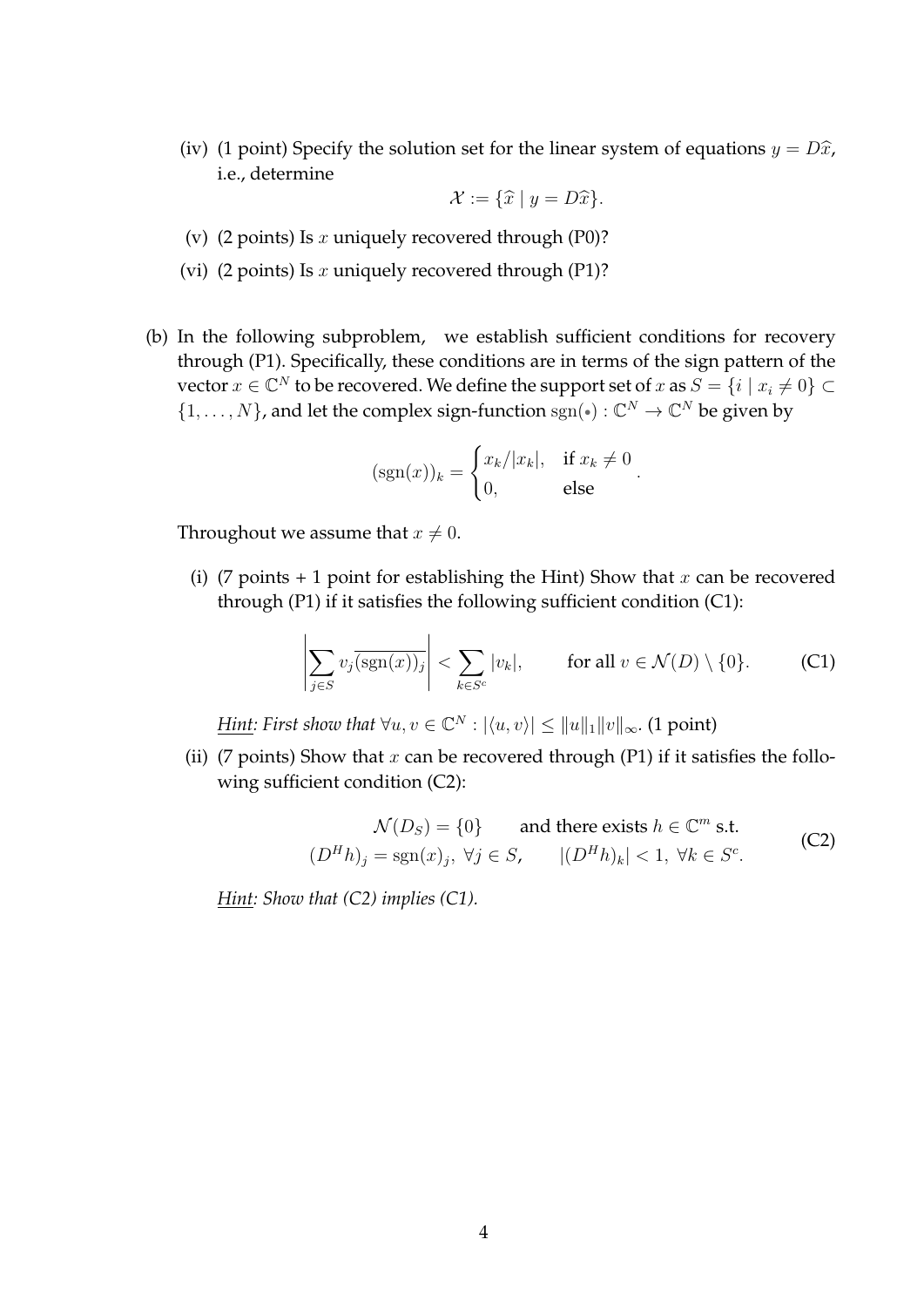# **Problem 3 (25 points)**

In this problem, we derive a continuous-time version of an uncertainty relation presented in the lecture. Specifically, we consider a complex-valued signal  $f \in L^1(\mathbb{R}) \cap L^2(\mathbb{R})$ of unit  $L^2$ -norm, i.e.,  $||f||_2 = 1$  and write  $\hat{f}$  for its Fourier transform. We further introduce the time-limiting operator  $P_T$  and the frequency-limiting operator  $P_W$ , defined as

$$
(P_{\mathcal{T}}f)(t) = \mathbb{1}_{\mathcal{T}}(t)f(t) \quad \text{ and } \quad (P_{\mathcal{W}}f)(t) = \int_{\mathcal{W}} e^{2\pi iwt} \hat{f}(w) dw,
$$

where  $\mathcal T$  and  $\mathcal W$  are bounded subsets of  $\mathbb R$ , and  $\mathbb 1_{\mathcal T}$  is the indicator of  $\mathcal T$ , i.e.,

$$
\mathbb{1}_{\mathcal{T}}(t) = \begin{cases} 1, & \text{if } t \in \mathcal{T}, \\ 0, & \text{otherwise.} \end{cases}
$$

Further, the signal f considered is  $\varepsilon_{\tau}$ -concentrated to  $\tau$  and  $\varepsilon_{W}$ -concentrated to W according to

$$
||f - P_{\tau}f||_2 \le \varepsilon_{\tau}
$$
 and  $||f - P_{\mathcal{W}}f||_2 \le \varepsilon_{\mathcal{W}}$ .

For the operator  $P$ , we write  $\|P\|_{2\to 2}\coloneqq \sup_{\|g\|_2=1} \|Pg\|_2$  for its operator norm.

(a) (6 points) Show that

$$
||f - P_{\mathcal{W}}P_{\mathcal{T}}f||_2 \le \varepsilon_{\mathcal{T}} + \varepsilon_{\mathcal{W}}.
$$

*Hint: First prove and then use that*  $||P_W||_{2\to 2} = 1$ *.* 

(b) (3 points) Show that

$$
||P_{\mathcal{W}}P_{\mathcal{T}}||_{2\to 2} \ge 1 - \varepsilon_{\mathcal{T}} - \varepsilon_{\mathcal{W}}.
$$

*Hint: You can use, without proof, the reverse triangle inequality, namely that, for all*  $g, h \in L^2(\mathbb{R})$ , one has  $||g - h||_2 \ge ||g||_2 - ||h||_2$ .

(c) (8 points) Show that, for all  $g \in L^1(\mathbb{R}) \cap L^2(\mathbb{R})$  with  $||g||_2 = 1$ , we have

$$
(P_{\mathcal{W}}P_{\mathcal{T}}g)(s) = \int_{-\infty}^{\infty} q(s,t)g(t)dt,
$$

for some  $q(s, t)$  to be expressed explicitly, and use this relation to prove that

$$
||P_{\mathcal{W}}P_{\mathcal{T}}||_{2\to 2}^2 \le \int_{-\infty}^{\infty} \int_{-\infty}^{\infty} |q(s,t)|^2 dt ds.
$$

*Hint: You can use, without proof, Fubini's theorem (cf. Handout).*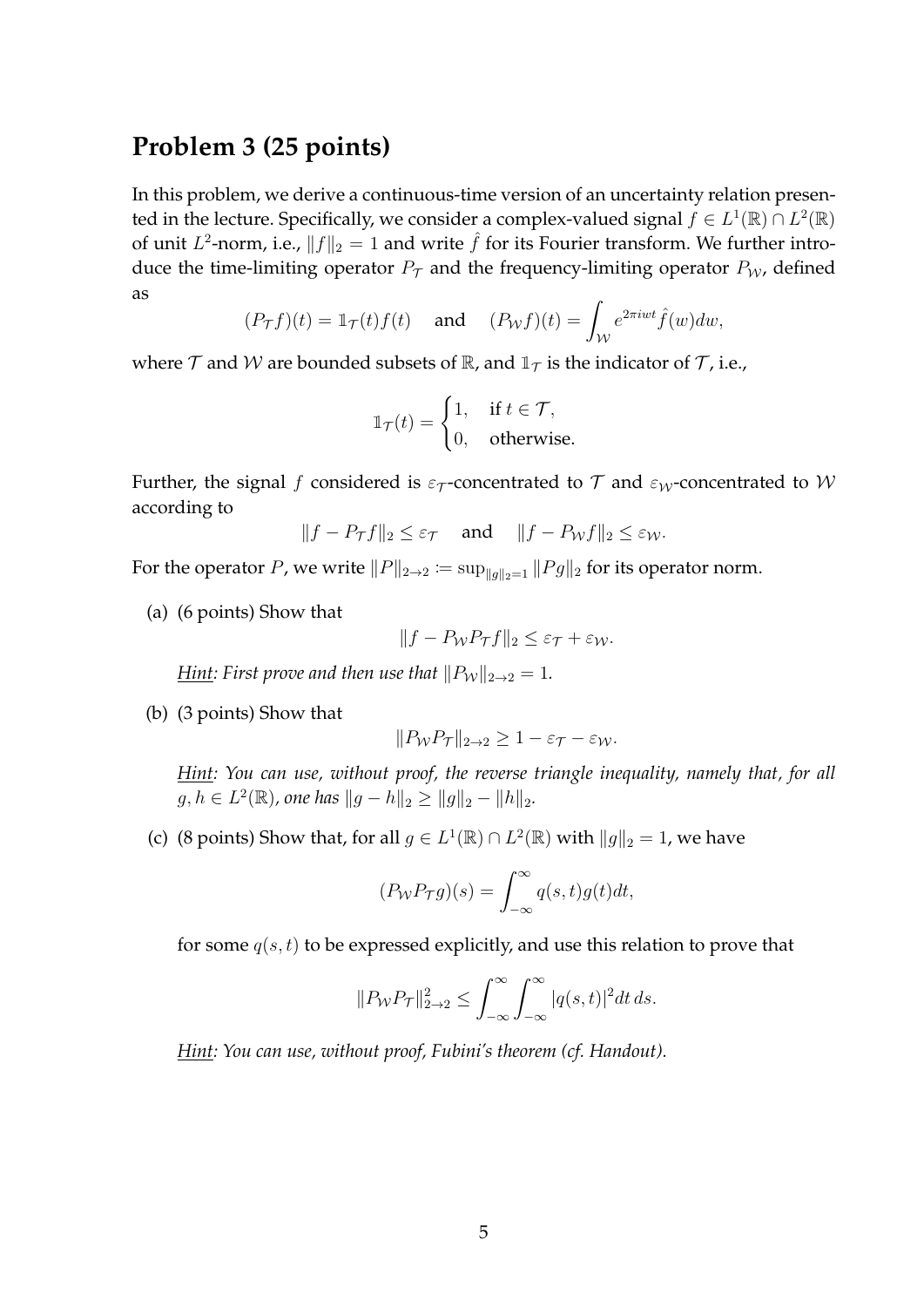(d) (6 points) Prove the following identity

$$
\int_{-\infty}^{\infty} \int_{-\infty}^{\infty} |q(s,t)|^2 dt ds = |\mathcal{W}||\mathcal{T}|.
$$

*Hint: First express the function* q *in terms of the inverse Fourier transform of an indicator function and then use the Plancherel identity.*

(e) (2 points) Combine the results established in the previous subproblems to prove that

$$
|\mathcal{W}||\mathcal{T}| \geq (1 - (\varepsilon_{\mathcal{T}} + \varepsilon_{\mathcal{W}}))^2.
$$